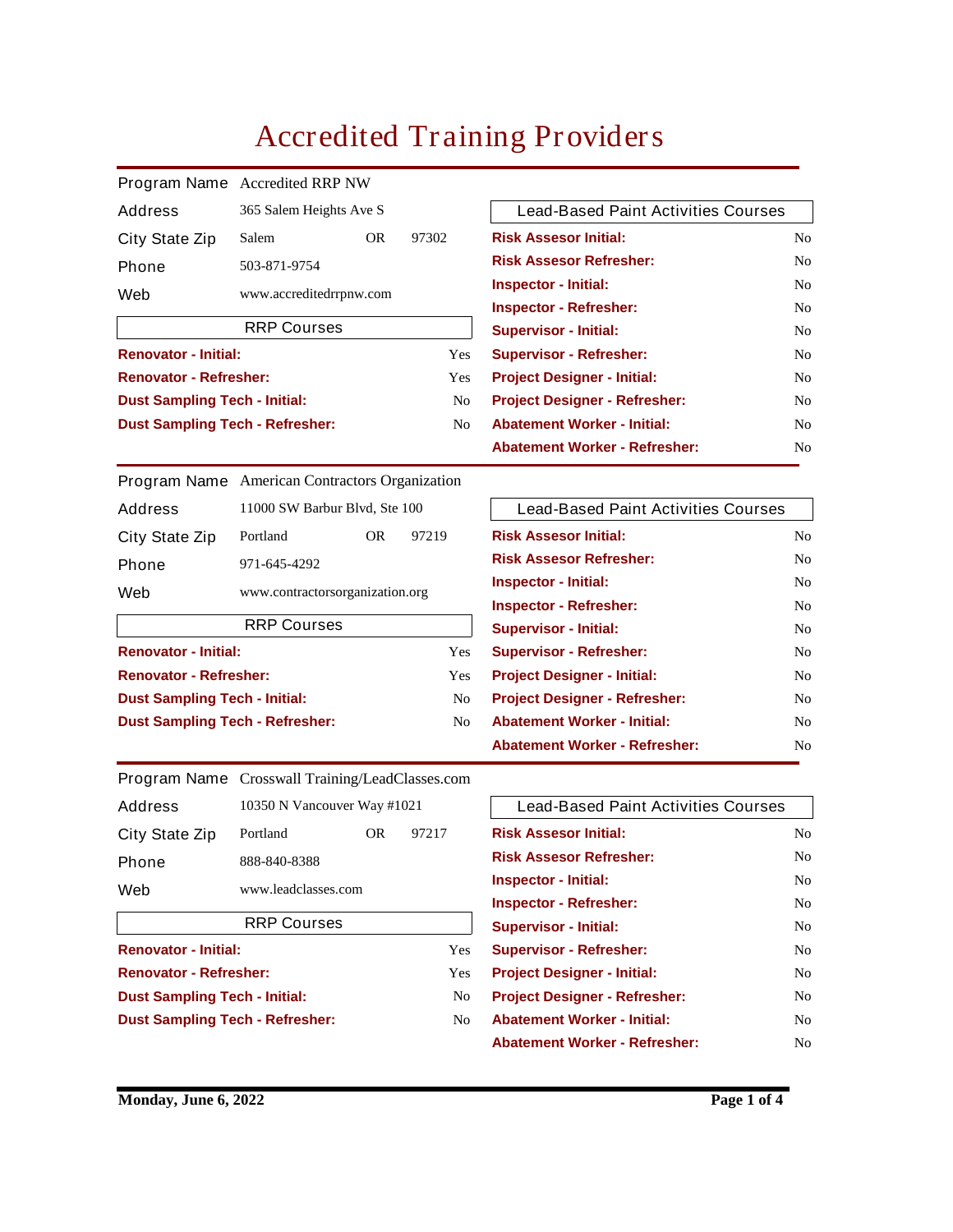|                                        | Program Name Environmental results and Framing Northwest |           |            |                                            |                |
|----------------------------------------|----------------------------------------------------------|-----------|------------|--------------------------------------------|----------------|
| <b>Address</b>                         | 2345 McGilchrist St SE #5                                |           |            | <b>Lead-Based Paint Activities Courses</b> |                |
| <b>City State Zip</b>                  | Salem                                                    | <b>OR</b> | 97302      | <b>Risk Assesor Initial:</b>               | No             |
| <b>Phone</b>                           | 971-303-8378                                             |           |            | <b>Risk Assesor Refresher:</b>             | N <sub>0</sub> |
| Web                                    | www.ettnw.com                                            |           |            | <b>Inspector - Initial:</b>                | N <sub>0</sub> |
|                                        |                                                          |           |            | <b>Inspector - Refresher:</b>              | N <sub>0</sub> |
|                                        | <b>RRP Courses</b>                                       |           |            | <b>Supervisor - Initial:</b>               | Yes            |
| <b>Renovator - Initial:</b>            |                                                          |           | <b>Yes</b> | <b>Supervisor - Refresher:</b>             | Yes            |
| <b>Renovator - Refresher:</b>          |                                                          |           | <b>Yes</b> | <b>Project Designer - Initial:</b>         | N <sub>0</sub> |
| <b>Dust Sampling Tech - Initial:</b>   |                                                          |           | No.        | <b>Project Designer - Refresher:</b>       | N <sub>0</sub> |
| <b>Dust Sampling Tech - Refresher:</b> |                                                          |           | No.        | <b>Abatement Worker - Initial:</b>         | Yes            |
|                                        |                                                          |           |            | <b>Abatement Worker - Refresher:</b>       | Yes            |

**Program Name** Environmental Testing and Training Northwest

**Oregon / SW Washington Painters, Drywall Finishers & Allied Trades Apprenticeship Program Name**

| <b>Address</b>                         | 13521 NE Whitaker Way |                         |                                    | <b>Lead-Based Paint Activities Courses</b> |                |
|----------------------------------------|-----------------------|-------------------------|------------------------------------|--------------------------------------------|----------------|
| <b>City State Zip</b>                  | Portland              | <b>OR</b>               | 97230                              | <b>Risk Assesor Initial:</b>               | No             |
| <b>Phone</b>                           | 503-287-4856          |                         |                                    | <b>Risk Assesor Refresher:</b>             | No             |
| Web                                    |                       | www.paintertraining.org |                                    | <b>Inspector - Initial:</b>                | No             |
|                                        |                       |                         |                                    | <b>Inspector - Refresher:</b>              | No             |
| <b>RRP Courses</b>                     |                       |                         | <b>Supervisor - Initial:</b>       | No                                         |                |
| <b>Renovator - Initial:</b>            |                       |                         | <b>Yes</b>                         | <b>Supervisor - Refresher:</b>             | No             |
| <b>Renovator - Refresher:</b>          |                       |                         | <b>Yes</b>                         | <b>Project Designer - Initial:</b>         | No             |
| <b>Dust Sampling Tech - Initial:</b>   |                       |                         | N <sub>0</sub>                     | <b>Project Designer - Refresher:</b>       | N <sub>0</sub> |
| <b>Dust Sampling Tech - Refresher:</b> |                       | No.                     | <b>Abatement Worker - Initial:</b> | No                                         |                |
|                                        |                       |                         |                                    | <b>Abatement Worker - Refresher:</b>       | N <sub>0</sub> |

**Oregon Home Builders Association Program Name**

|                       | <b>RRP Courses</b>          |  |  |  |  |
|-----------------------|-----------------------------|--|--|--|--|
| Web                   | www.oregonhba.com           |  |  |  |  |
| <b>Phone</b>          | 971-332-8409                |  |  |  |  |
| <b>City State Zip</b> | 97302<br>Salem<br>OR.       |  |  |  |  |
| <b>Address</b>        | 2075 Madrona St. Ste 150 SE |  |  |  |  |

| <b>Renovator - Initial:</b>            | Yes |
|----------------------------------------|-----|
| <b>Renovator - Refresher:</b>          | Yes |
| <b>Dust Sampling Tech - Initial:</b>   | No  |
| <b>Dust Sampling Tech - Refresher:</b> | No  |
|                                        |     |

| <b>Lead-Based Paint Activities Courses</b> |     |
|--------------------------------------------|-----|
| <b>Risk Assesor Initial:</b>               | No. |
| <b>Risk Assesor Refresher:</b>             | No. |
| <b>Inspector - Initial:</b>                | No  |
| <b>Inspector - Refresher:</b>              | No. |
| <b>Supervisor - Initial:</b>               | No. |
| <b>Supervisor - Refresher:</b>             | No  |
| <b>Project Designer - Initial:</b>         | No  |
| <b>Project Designer - Refresher:</b>       | No. |
| <b>Abatement Worker - Initial:</b>         | No  |
| <b>Abatement Worker - Refresher:</b>       | No  |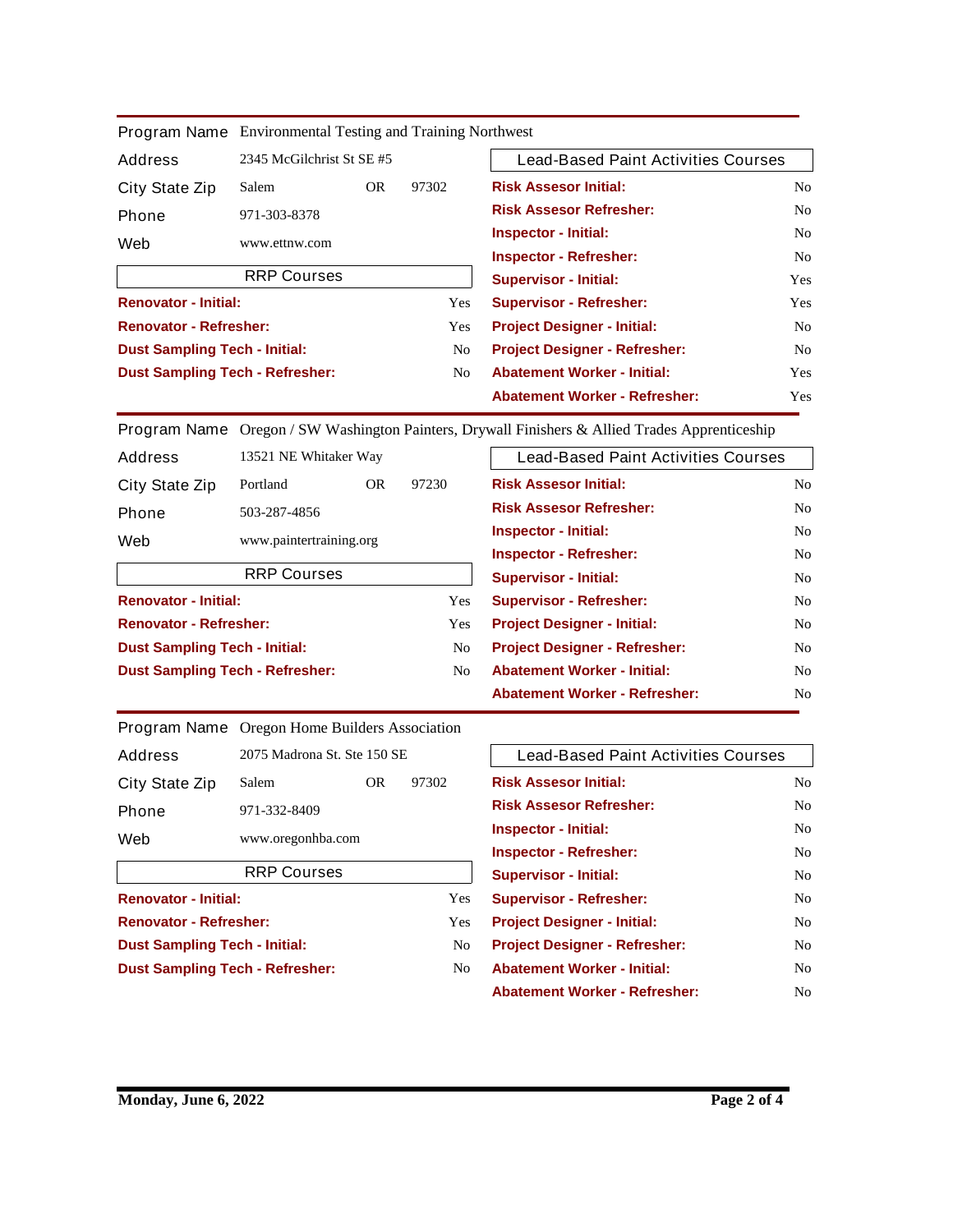|                                        | <b>Program Name</b> PBS Engineering and Environmental Inc |           |                |
|----------------------------------------|-----------------------------------------------------------|-----------|----------------|
| <b>Address</b>                         | 4412 SW Corbett Ave                                       |           |                |
| <b>City State Zip</b>                  | Portland                                                  | <b>OR</b> | 97239          |
| <b>Phone</b>                           | 503-248-1939                                              |           |                |
| Web                                    | www.pbsenv.com/service/training                           |           |                |
|                                        | <b>RRP Courses</b>                                        |           |                |
| <b>Renovator - Initial:</b>            |                                                           |           | N <sub>0</sub> |
| <b>Renovator - Refresher:</b>          |                                                           |           | N <sub>0</sub> |
| <b>Dust Sampling Tech - Initial:</b>   |                                                           |           | N <sub>0</sub> |
| <b>Dust Sampling Tech - Refresher:</b> |                                                           |           | N <sub>0</sub> |

| <b>Lead-Based Paint Activities Courses</b> |            |
|--------------------------------------------|------------|
| <b>Risk Assesor Initial:</b>               | <b>Yes</b> |
| <b>Risk Assesor Refresher:</b>             | <b>Yes</b> |
| <b>Inspector - Initial:</b>                | <b>Yes</b> |
| <b>Inspector - Refresher:</b>              | <b>Yes</b> |
| <b>Supervisor - Initial:</b>               | No.        |
| <b>Supervisor - Refresher:</b>             | No         |
| <b>Project Designer - Initial:</b>         | No.        |
| <b>Project Designer - Refresher:</b>       | No         |
| <b>Abatement Worker - Initial:</b>         | No.        |
| <b>Abatement Worker - Refresher:</b>       | No         |

**Program Name** Safety Directions LLC **1528 Tamera Drive Klamath Falls OR 97603 541-205-3103 www.safety-directions.com Address City State Zip Phone Web Renovator - Initial: Yes RRP Courses**

| <b>Renovator - Refresher:</b>          | No |
|----------------------------------------|----|
| <b>Dust Sampling Tech - Initial:</b>   | No |
| <b>Dust Sampling Tech - Refresher:</b> | No |

|                       | <b>Program Name</b> Tongue Point Job Corps Center |           |       |
|-----------------------|---------------------------------------------------|-----------|-------|
| <b>Address</b>        | 37573 Old Hwy 30                                  |           |       |
| <b>City State Zip</b> | Astoria                                           | <b>OR</b> | 97103 |
| <b>Phone</b>          | 503-338-5006                                      |           |       |
| Web                   | tonguepoint.jobscorps.gov                         |           |       |
| <b>RRP Courses</b>    |                                                   |           |       |
|                       |                                                   |           |       |

| <b>Renovator - Initial:</b>            | Yes |
|----------------------------------------|-----|
| <b>Renovator - Refresher:</b>          | No  |
| <b>Dust Sampling Tech - Initial:</b>   | No  |
| <b>Dust Sampling Tech - Refresher:</b> | No  |
|                                        |     |

| <b>Lead-Based Paint Activities Courses</b> |                |
|--------------------------------------------|----------------|
| <b>Risk Assesor Initial:</b>               | No             |
| <b>Risk Assesor Refresher:</b>             | No             |
| <b>Inspector - Initial:</b>                | No             |
| <b>Inspector - Refresher:</b>              | No             |
| <b>Supervisor - Initial:</b>               | N <sub>0</sub> |
| <b>Supervisor - Refresher:</b>             | No             |
| <b>Project Designer - Initial:</b>         | No             |
| <b>Project Designer - Refresher:</b>       | No             |
| <b>Abatement Worker - Initial:</b>         | No             |
| <b>Abatement Worker - Refresher:</b>       | No             |
|                                            |                |

| <b>Lead-Based Paint Activities Courses</b> |                |
|--------------------------------------------|----------------|
| <b>Risk Assesor Initial:</b>               | No             |
| <b>Risk Assesor Refresher:</b>             | No             |
| <b>Inspector - Initial:</b>                | No             |
| <b>Inspector - Refresher:</b>              | No             |
| <b>Supervisor - Initial:</b>               | No             |
| <b>Supervisor - Refresher:</b>             | N <sub>0</sub> |
| <b>Project Designer - Initial:</b>         | N <sub>0</sub> |
| <b>Project Designer - Refresher:</b>       | No             |
| <b>Abatement Worker - Initial:</b>         | No             |
| <b>Abatement Worker - Refresher:</b>       | No             |